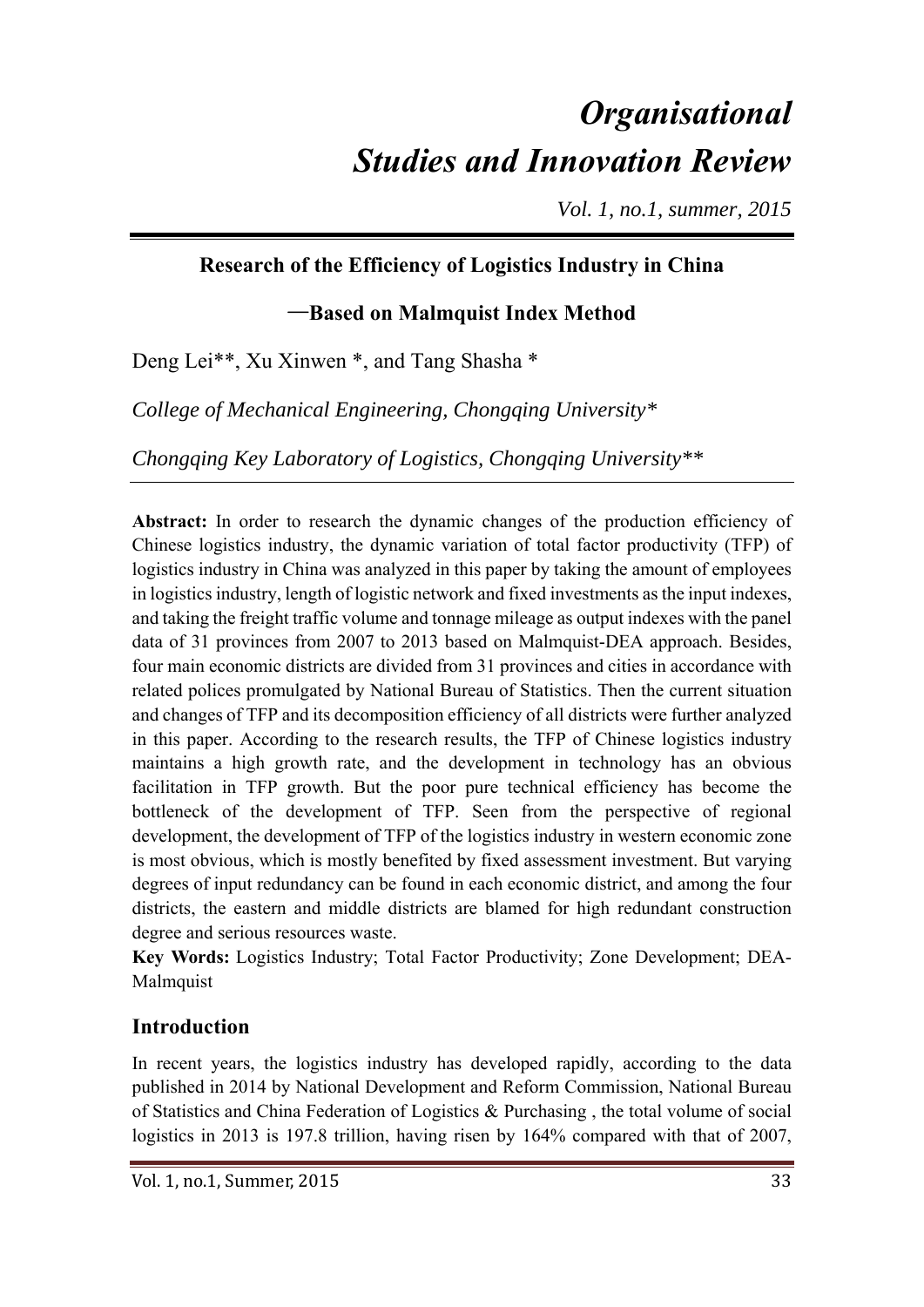growing much faster than GDP in the same period, which shows that the logistics industry has become "propeller" and "accelerator" of national economic development. But there are still some prominent problems in the development of logistics industry, and one of those is the low operation efficiency of social logistics, which has always been the bottleneck of the development of logistic industry, hindering the development of highly efficient, green and intensive logistic industry .

At present, scholars quantitatively study the efficiency of logistics operation with Stochastic Frontier Analysis (SFA) and Data Envelopment Analysis (DEA). Honkey made a benchmarking analysis to the relation between the width and strength of logistics service and the production efficiency using DEA method. Deng Xueping and Wang Xu analyzed the TFP of 8 logistics enterprises between 2001 and 2006. They found that the efficiency of logistics enterprise developed well but the growth rate is low and the technological efficiency and technology fell down, scale efficiency grows a little during the period. Gao Mujin studied the efficiency of 10 cities in Shan Xi province and made comparison with the whole western area, found that the low whole technological efficiency was caused by lower scale efficiency and advice was put forward to logistics development of Shan Xi province.

This paper delivered the research from the aspect of increase of logistics and the variation of the increase of different provinces and regions, to put forward some advices to improve our logistics industry and analyzed the dynamic change of logistics, which may help provinces and regions to make the development policy.

#### **Model and Index Selection, Data resource**

#### **Introduction to the model**

Data Envelopment Analysis (DEA) was developed by A. Charnes, W.W.Cooper, E. Rhodes based on relative efficiency in 1978. DEA method is applied to evaluate the multiinput, multi-output, same-type DMUs. This paper chooses the C2R combing BC2 model to analyze the TFP index condition of 31 provinces in 2013.

Output-oriented C2R model including The Archimedes dimensionless  $\epsilon$  is as form (1) shows:

$$
D(\varepsilon) = \min \left[ \theta - \varepsilon \left( e^{-S^-} + e^+ S^+ \right) \right]
$$
  

$$
\sum_{s,t} \left[ \sum_{j=1}^n X_j \lambda_j + S^- = \theta X_0 \right]
$$
  

$$
s.t. \begin{cases} \sum_{j=1}^n Y_j \lambda_j - S^+ = Y_0 \\ \sum_{j=1}^n Y_j \lambda_j - S^+ = Y_0 \\ \lambda_j \ge 0, j = 1, 2, \dots, n \\ S^+ = \left( s_1^+, s_2^+, \dots, s_s^+ \right)^T \ge 0, S^- = \left( s_1^-, s_2^-, \dots, s_m^- \right)^T \ge 0 \end{cases}
$$
 (1)

 $\theta$ ,  $\lambda_j$  ( $j = 1, 2, \dots n$ ) Stand for dual variable,  $e^-(1,1,\dots,1) \in E_n$ ,  $e^+ = (1,1,\dots,1) \in E_s$ . S+ and S-

are slack variable. If we put constraint condition  $\sum_{i=1}^{n} \lambda_i = 1$  $\sum_{i=1}^{n}$   $\lambda_i = 1$  then we can get the variable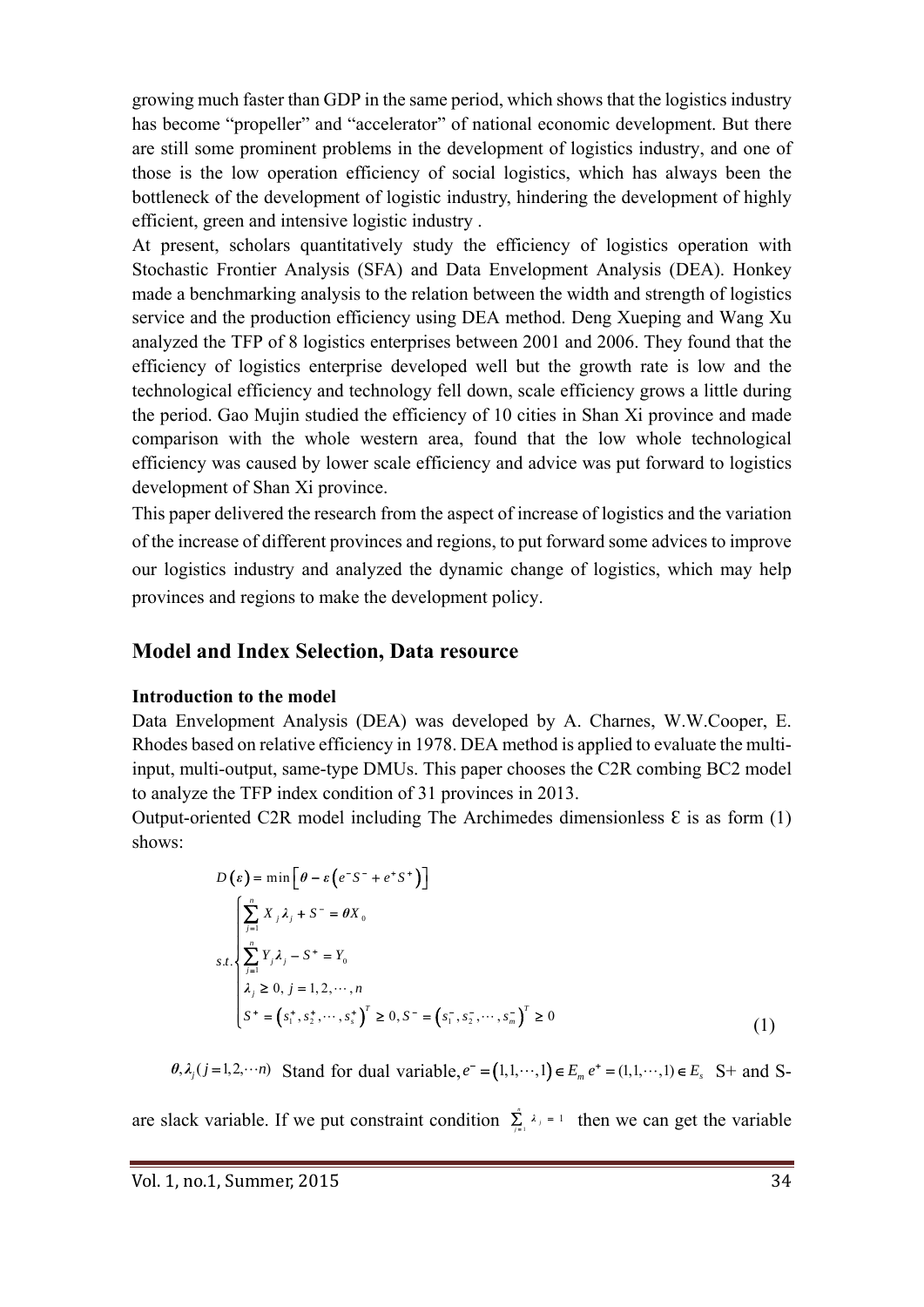scale reward BC2 model .

When we make comparison to the logistics between different periods, we need the Malmquist method. According to Fare, output-oriented Malmquist model based on technology time S and T is as follows formula (2):

$$
M_{sT} = \left[ \frac{D_0^s(x_t, y_t)}{D_0^s(x_s, y_s)} \times \frac{D_0^t(x_t, y_t)}{D_0^t(x_s, y_s)} \right]^{1/2}
$$
  
= 
$$
\frac{D_0^t(x_t, y_t)}{D_0^s(x_s, y_s)} \times \left[ \frac{D_0^s(x_t, y_t)}{D_0^t(x_t, y_t)} \times \frac{D_0^s(x_t, y_t)}{D_0^t(x_s, y_s)} \right]^{1/2}
$$
(2)

 $=$ *TEc*  $\times$ *Tc* 

Among these coefficients, TEc stands for the technology efficiency change from S to T, which means the degree of technology improvement; Tc stands for the technology change from S to T, which is the degree of the application of new technology or the innovation.

#### **Source of data and selection of input-output index system**

Considering the complexity and availability of the data, all the data in the paper are from the law of the People's Republic of China Statistical Yearbook (2007-2013), the statistical yearbook of each province and the database of information network. Since our country has not explicitly defined the logistics industry in the national industries classification, transportation, warehousing and postal service added value accounted for more than 80% of the added value of the logistics industry from the aspect of historical data, so this paper define the logistics industry in China as transportation, warehousing and postal service.

(1) Input index mainly consider three aspects: manpower, material and financial resources.

(2) Output index mainly include the freight volume of each transportation mode (mainly roads, railways, inland waterway transport in this paper) and the goods turnover volume that has a direct positive relationship with efficiency.

## **Empirical results and analysis**

#### **Analysis of the TFP variation of logistics industry in China**

*Overall analysis of TFP and decomposition efficiency variation*

With DEAP Version 2.1 based on the output-oriented Malmquist production model and input-output data of logistics industry, we get the empirical results as Figure 1 and Table 1 shows.

*Figure 1*:*Broken line graph of TFP and decomposition efficiency of logistics industry*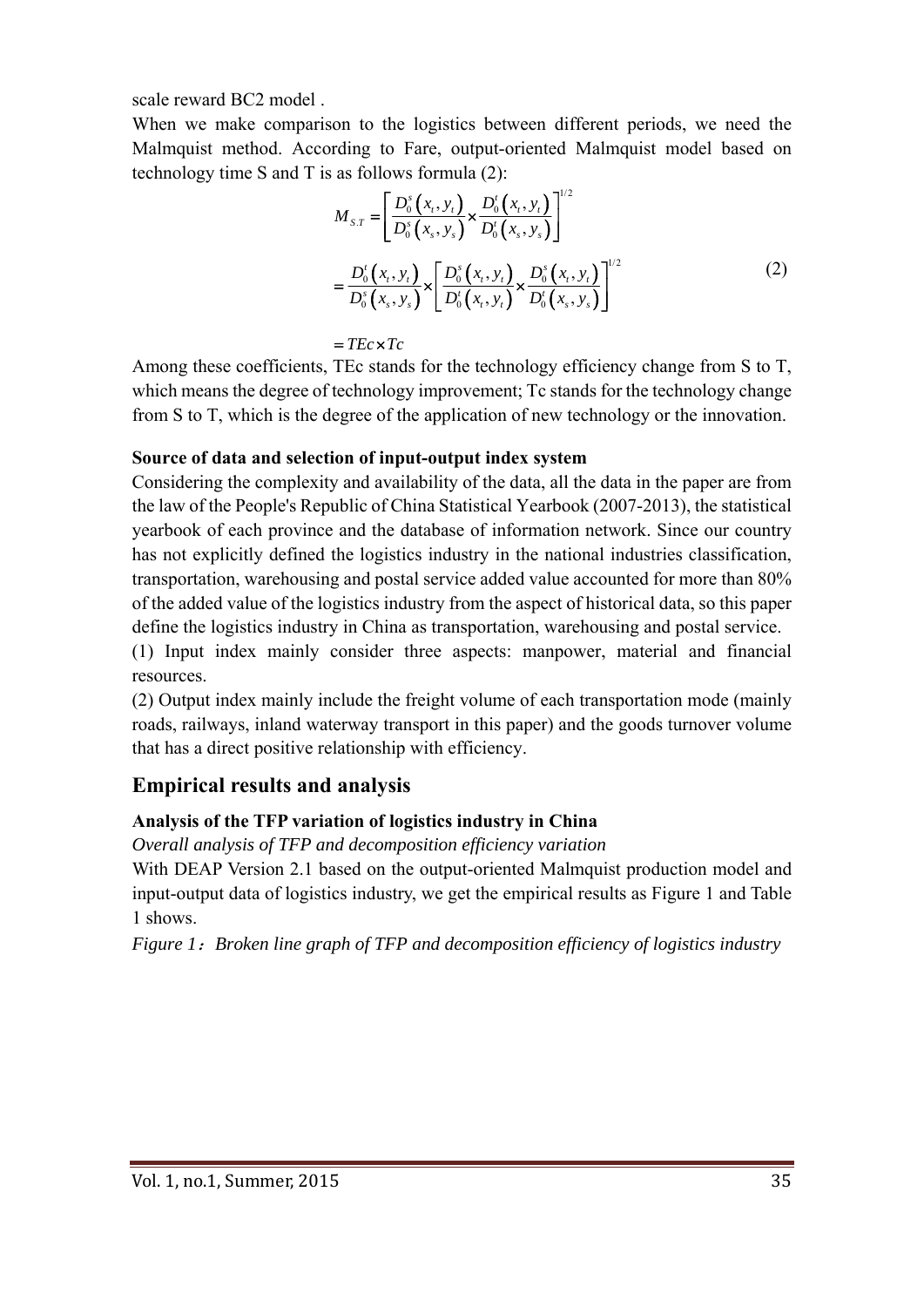

Data source: Data are all calculated by DEAP 2.1

By the analysis of the data and development trend we can get:

(1) Analysis of TFP index variation. The TFP index increased by a high growth rate of 3.3% in 2007-2013 in logistics industry. The technical progress index increased 6.9% averagely, but the technology efficiency decreased by 3.3%, and the scale efficiency index didn't change much. The faster technology increase covered the decrease of technology efficiency, which on the one hand promoted the TFP of logistics industry to increase continuously, On the other hand shows the strong promotion of logistics technology to the increase of efficiency.

(2) From the view of variation of pure technology efficiency and scale efficiency, the average of pure technology efficiency decreased by 3.1%. From the figure we can get that the pure technology indexes of 2007, 2009 and 2012 are less than 1, which in other words shows that without considering the effects of scale factor, the pure technology efficiency of the 4 years are invalid. That reflects that the level of enterprise management and technology is low, but this part of resource is controllable factors, combining the input factors of this article, we can improve the enterprise management level by improving the quality of logistics talents, the facility of logistics and optimize the trend of investment and so on.

#### **Analysis of TFP of regional logistics industry**

In order to reflect the social development condition in each region, this article divides China into 4 regions according to 'The several opinions to promote the rise of the central region by the party central committee and state council', 'several policies and advices promulgated by the state council on the implementation of western development '. The results of the analysis of TFP of 4 economic zones are as follows in Table 1.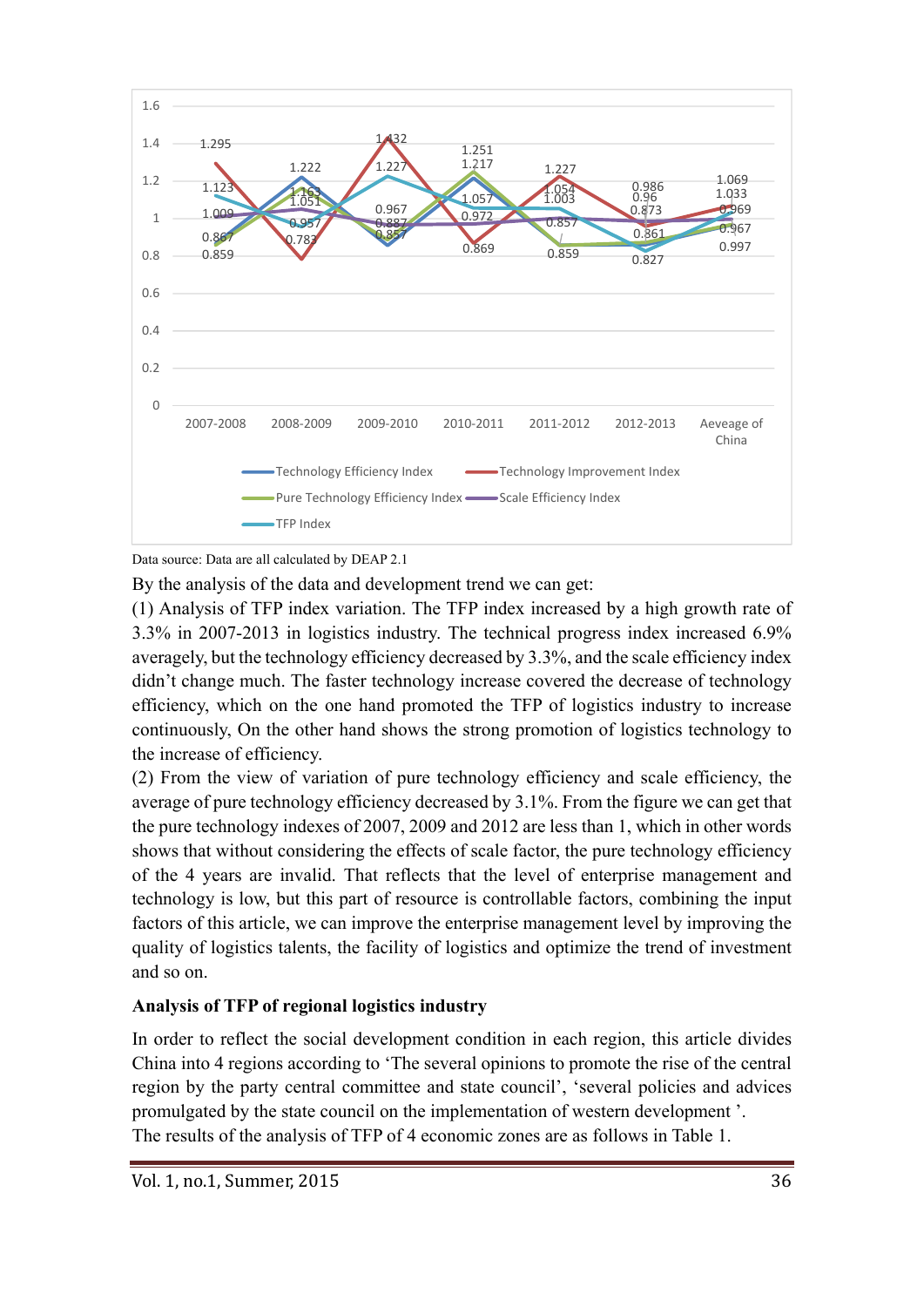| ΕI<br>Region | TEc   | Tc    | PTc   | <b>SEc</b> | <b>TFP</b> |
|--------------|-------|-------|-------|------------|------------|
| EC           | 0.972 | 1.031 | 0.989 | 0.983      | 1.002      |
| MC           | 0.984 | 1.077 | 1.002 | 0.983      | 1.060      |
| <b>WC</b>    | 0.963 | 1.107 | 0.946 | 1.018      | 1.067      |
| NEC          | 0.958 | 1.048 | 0.949 | 1.010      | 1.003      |
| <b>AVE</b>   | 0.969 | 1.066 | 0.972 | 0.999      | 1.033      |

Data source: Data are all calculated by DEAP 2.1

After the analysis of data and its variety of regional logistics in China, we can draw these conclusions:

(1) The TFP growth rate of logistics industry in western economic zone ranks number 1. By analyzing the reasons we found that after the development of the western region strategy, investment of logistics industry becomes more and more, the logistics infrastructures are more and more completed and what's more a large number of logistics specializers swarm into western region. During 2007-2013, the average annual growth rate of logistics workers is 7.3%. The annual logistics networks miles is up to 5.90 million kilometers after conversion, and the average annual growth rate is 2.8%. The annual growth rate of fixed asset investment is 30.5%. From the proportion of input accounting in the total, growth rate, combining with the TFP growth, the social fixed asset investment has the greatest contribution to the growth of logistics industry.

(2) From the view of the index variation of pure technology efficiency and scale efficiency, only the pure technology efficiency in the middle economic zone is great than 1, namely, the level of logistics management and labor quality as well as logistics technology application efficiency are much higher than other economic zones. The pure technology efficiency of the rest of three economic zones are smaller than 1.

#### **Analysis of the improvement of technology efficiency**

In order to further analyze the development condition and improvement of technology efficiency of logistics industry, this paper took the input-output data of the nearest year 2013 as the example to analyze with DEAP 2.1, and the results are as follows in Table 2. *Table 2 :Analysis and improvement of technology efficiency of 31 provinces in 2013*

| $E$ I      | TE    | <b>PTE</b> | SE    | <b>SEc</b> | $LI\%$                       | $NRI\%$                  | $FAI\frac{9}{6}$         |
|------------|-------|------------|-------|------------|------------------------------|--------------------------|--------------------------|
| <b>DMU</b> |       |            |       |            |                              |                          |                          |
| <b>SD</b>  | 0.455 | 0.666      | 0.683 | drs        | 56.5                         | 29.2                     | 59.6                     |
| <b>JS</b>  | 0.502 | 0.746      | 0.674 | drs        | 27.1                         | 44.8                     | 60.4                     |
| ZJ         | 0.683 | 0.687      | 0.994 | drs        | $\overline{\phantom{a}}$     | 1.73                     | 50.8                     |
| FJ         | 0.401 | 0.403      | 0.995 | irs        | $\overline{\phantom{a}}$     | $\overline{\phantom{a}}$ | 55.0                     |
| <b>SH</b>  | 1.000 | 1.000      | 1.000 | -          | $\qquad \qquad \blacksquare$ | $\overline{\phantom{0}}$ | $\overline{\phantom{a}}$ |
| GD         | 0.653 | 0.881      | 0.741 | drs        | 73.6                         | 16.3                     | 66.0                     |
| HN1        | 0.296 | 1.000      | 0.296 | irs        | $\overline{\phantom{a}}$     | $\overline{\phantom{a}}$ | $\overline{\phantom{a}}$ |
| <b>BJ</b>  | 0.233 | 0.262      | 0.891 | drs        | 19.0                         | $\overline{\phantom{a}}$ | 21.7                     |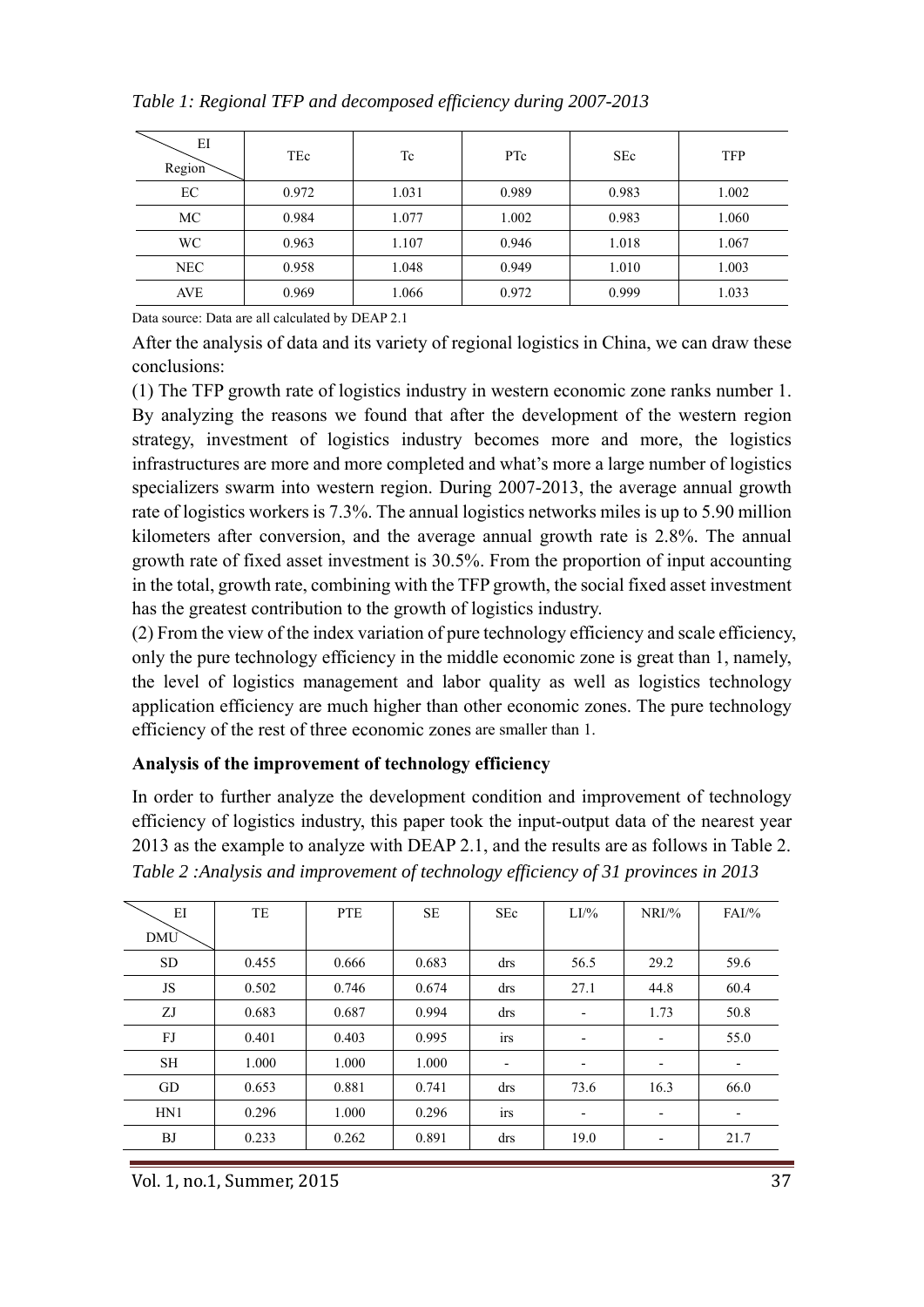| TJ                                           | 0.913 | 1.000 | 0.913 | <i>irs</i> | $\overline{\phantom{a}}$    | $\overline{\phantom{a}}$ |                          |
|----------------------------------------------|-------|-------|-------|------------|-----------------------------|--------------------------|--------------------------|
| HB1                                          | 0.844 | 0.916 | 0.921 | drs        | $\overline{\phantom{a}}$    | 17.9                     | 64.1                     |
| <b>AVEE</b>                                  | 0.598 | 0.756 | 0.811 |            | 17.62                       | 11.0                     | 37.8                     |
| AH                                           | 1.000 | 1.000 | 1.000 |            | $\mathcal{L}_{\mathcal{A}}$ | $\Box$                   | $\blacksquare$           |
| H <sub>B2</sub>                              | 0.274 | 0.376 | 0.728 | drs        | 21.2                        | 34.2                     | 52.3                     |
| H <sub>N2</sub>                              | 0.418 | 0.466 | 0.898 | drs        | 10.2                        | 27.1                     | 33.6                     |
| HN3                                          | 0.361 | 0.568 | 0.636 | drs        | 35.4                        | 43.4                     | 37.2                     |
| JX                                           | 0.579 | 0.623 | 0.929 | irs        | 39.1                        | 34.3                     | $\sim$                   |
| SX1                                          | 0.490 | 0.491 | 0.998 | irs        | $\overline{\phantom{a}}$    | $\overline{\phantom{a}}$ | 19.8                     |
| <b>AVEM</b>                                  | 0.520 | 0.587 | 0.865 |            | 21.2                        | 27.8                     | 28.6                     |
| <b>GX</b>                                    | 0.562 | 0.565 | 0.995 | irs        | $\overline{\phantom{a}}$    | $\overline{\phantom{a}}$ | 34.1                     |
| IM                                           | 0.421 | 0.421 | 1.000 |            | $\blacksquare$              |                          | 35.6                     |
| $\ensuremath{\text{N}}\ensuremath{\text{X}}$ | 0.626 | 1.000 | 0.626 | irs        | $\overline{\phantom{a}}$    | $\overline{\phantom{a}}$ | $\overline{\phantom{a}}$ |
| XJ                                           | 0.254 | 0.268 | 0.949 | irs        | 16.7                        | 31.5                     | $\overline{\phantom{a}}$ |
| QH                                           | 0.168 | 0.219 | 0.768 | irs        | $\overline{\phantom{a}}$    | $\overline{\phantom{a}}$ | 12.6                     |
| SX <sub>2</sub>                              | 0.378 | 0.379 | 0.997 | drs        | 4.10                        | $\mathbb{L}$             | 10.5                     |
| <b>GS</b>                                    | 0.354 | 0.401 | 0.881 | irs        | $\sim$                      | 34.3                     | $\overline{\phantom{a}}$ |
| <b>SC</b>                                    | 0.244 | 0.423 | 0.577 | drs        | 44.2                        | 42.1                     | 61.1                     |
| YN                                           | 0.345 | 0.348 | 0.991 | irs        | $\overline{\phantom{a}}$    | 32.1                     | 41.2                     |
| GZ                                           | 0.357 | 0.367 | 0.973 | irs        | $\overline{\phantom{a}}$    | 28.9                     | 51.4                     |
| TIB                                          | 0.256 | 1.000 | 0.256 | <i>irs</i> | $\overline{\phantom{a}}$    | $\bar{\phantom{a}}$      | $\sim$                   |
| CQ                                           | 0.300 | 0.301 | 0.998 | irs        | $\overline{\phantom{a}}$    | $\overline{\phantom{a}}$ | 27.2                     |
| <b>AVEW</b>                                  | 0.355 | 0.474 | 0.834 |            | 5.42                        | 14.1                     | 22.8                     |
| ${\rm LN}$                                   | 0.825 | 0.894 | 0.923 | drs        | 3.5                         | 19.0                     | 58.6                     |
| JL                                           | 0.205 | 0.219 | 0.935 | irs        | $\overline{\phantom{a}}$    | $\blacksquare$           | 13.6                     |
| ${\rm HLJ}$                                  | 0.236 | 0.251 | 0.940 | irs        | 45.7                        | 32.2                     | $\mathbb{L}$             |
| <b>AVENE</b>                                 | 0.422 | 0.455 | 0.933 |            | 16.4                        | 17.1                     | 24.1                     |
| <b>AVE</b>                                   | 0.472 | 0.585 | 0.842 |            | 15.2                        | 17.5                     | 28.3                     |
|                                              |       |       |       |            |                             |                          |                          |

Data source: Data are all calculated by DEAP 2.1

As we can get from table 2, the average scale efficiency of logistics industry in 2013 is 0.842, so there is certain room to improve, but the pure technical efficiency equals only 0.585, leading to the low comprehensive technical efficiency, which is only 0.472, reflecting that the logistics industry development in our country urgently needs to enhance the level of technology and management. From the point of regional development, the northeast economic region has the highest scale efficiency of 0.933, which is 12.2% higher than the least efficient in eastern economic zone. Combining the TFP growth and the scale efficiency change, the major investment in fixed assets has become an inhibiting factor for the improvement of the efficiency of logistics industry in eastern region, continuous input of fixed assets will cause the waste of resources, in the contrary, we can turn the development direction to improve the level of management, science and the improvement of the utilization efficiency of resources .

Maintaining the output level of 2013, we can get the degree of saving inputs of the logistics industry. In 2013, the average improvement level of investment in fixed assets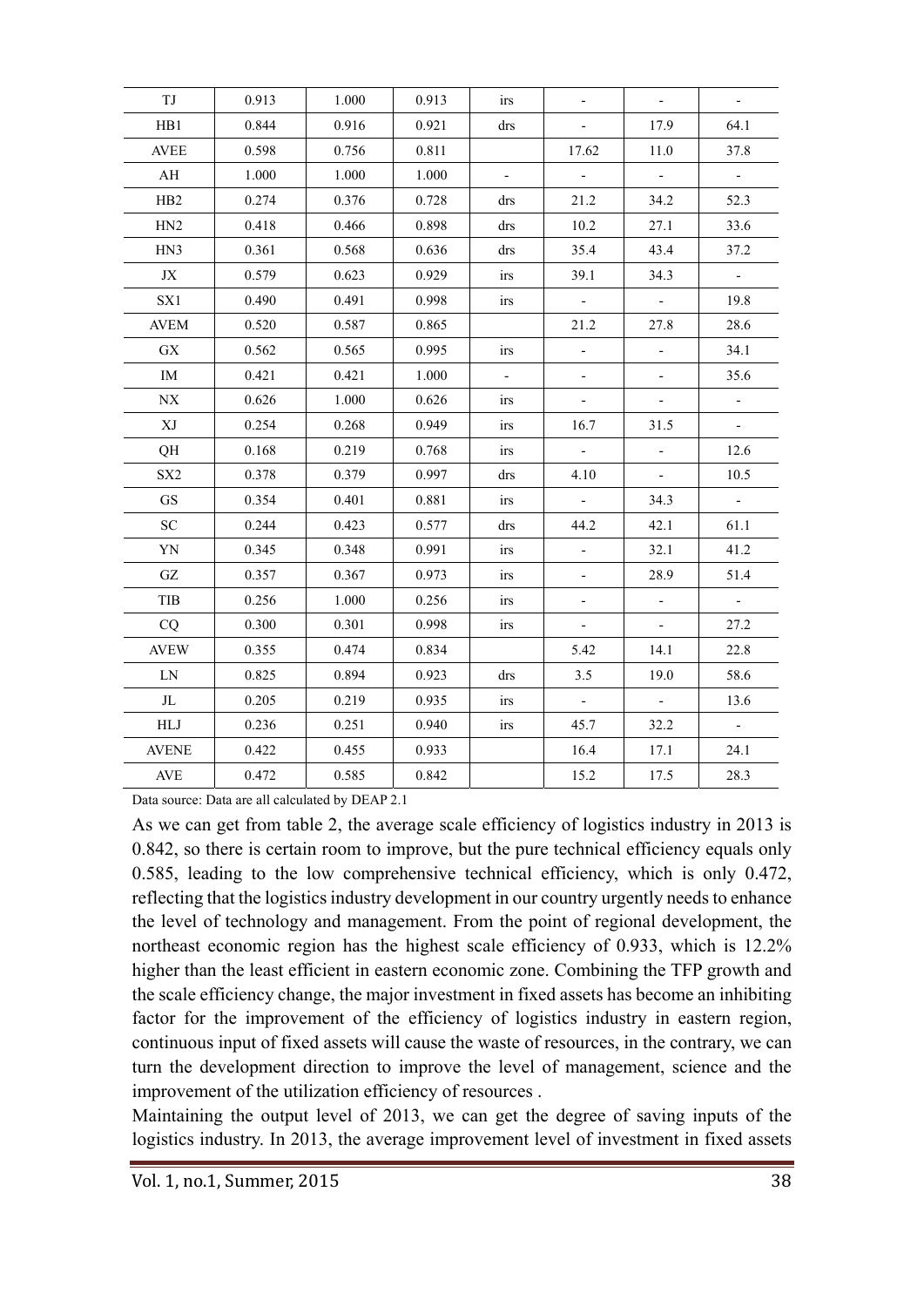of DEA technique invalid provinces is 28.3%, the workforce of logistics industry is 15.2% and the logistics network mileage is 17.5%, which shows that there is a large room for improvement in the aspect of saving resource.

# **Conclusion and Advice**

This paper analyzed the dynamic variation of multi-period TFP of logistics industry of 31 provinces in China during 2007-2013, then further divided China into 4 main economic zones and analyzed the development of regional efficiency. Finally, the article thoroughly analyzed the efficiency of logistics in 2013 and gave some advice for improving.

(1) During the period of 2007-2013, TFP average growth rate of China's logistics industry has remained at a relatively high level of 3.3%, and to some extent, 6.9% annual technical progress overshadowed the impact of decreasing technical efficiency, showing the important role of technological advances in the TFP growth of logistics industry. To further enhance the logistics technology innovation and diffusion capacity, modern logistics industry needs to deeply integrate advanced technology represented by cloud computing, internet of things, mobile computing, and big data, to improve the influence of technical progress on the logistics industry, and to promote automation and intelligence of modern logistics industry.

(2) By the analysis of the variation of regional logistics efficiency, we get that, with the inburst of a large number of logistics talents and logistics technology after the west development strategy, the operation efficiency of logistics continue to increase, and the index of TFP is 1.067, which is higher than other 3 regions, the investment of social fixed assets give a major push to increase the efficiency. The middle economic zone has a higher pure technology efficiency, which means the level of logistics management and the quality of the labor force are better, so other economic regions such as the northeast zone need to enhance the allocation efficiency of resources when they increase the capital investment and scales.

 (3) From the analysis of logistics static efficiency and improvement in 2013, the average of scale efficiency index equals 0.842, but the comprehensive technology efficiency is pretty low only 0.472 due to lower pure technology efficiency. Scale efficiency of 16 provinces continue to increase such as Fujian, so they can continue to complete the logistics enterprise development structure, take the intensification and high-efficiency as the development mode, but they need also to avoid redundant construction. DEA invalid provinces have a larger improvement room, the average of the fixed assets improvement is 28.3%, workforce investment is 15.2%, network mileage is 17.5%, and among them the east economic region should turn their development direction to the increase of technological management level and shoot the arrow at the target.

## **Acknowledgements**

This research is supported by the Fundamental Research Funds for the Central Universities Project (Nos: CDJZR12110008); Chongqing Application and Development Project (2014yykfA40006); the Social Science Research Project for Education Ministry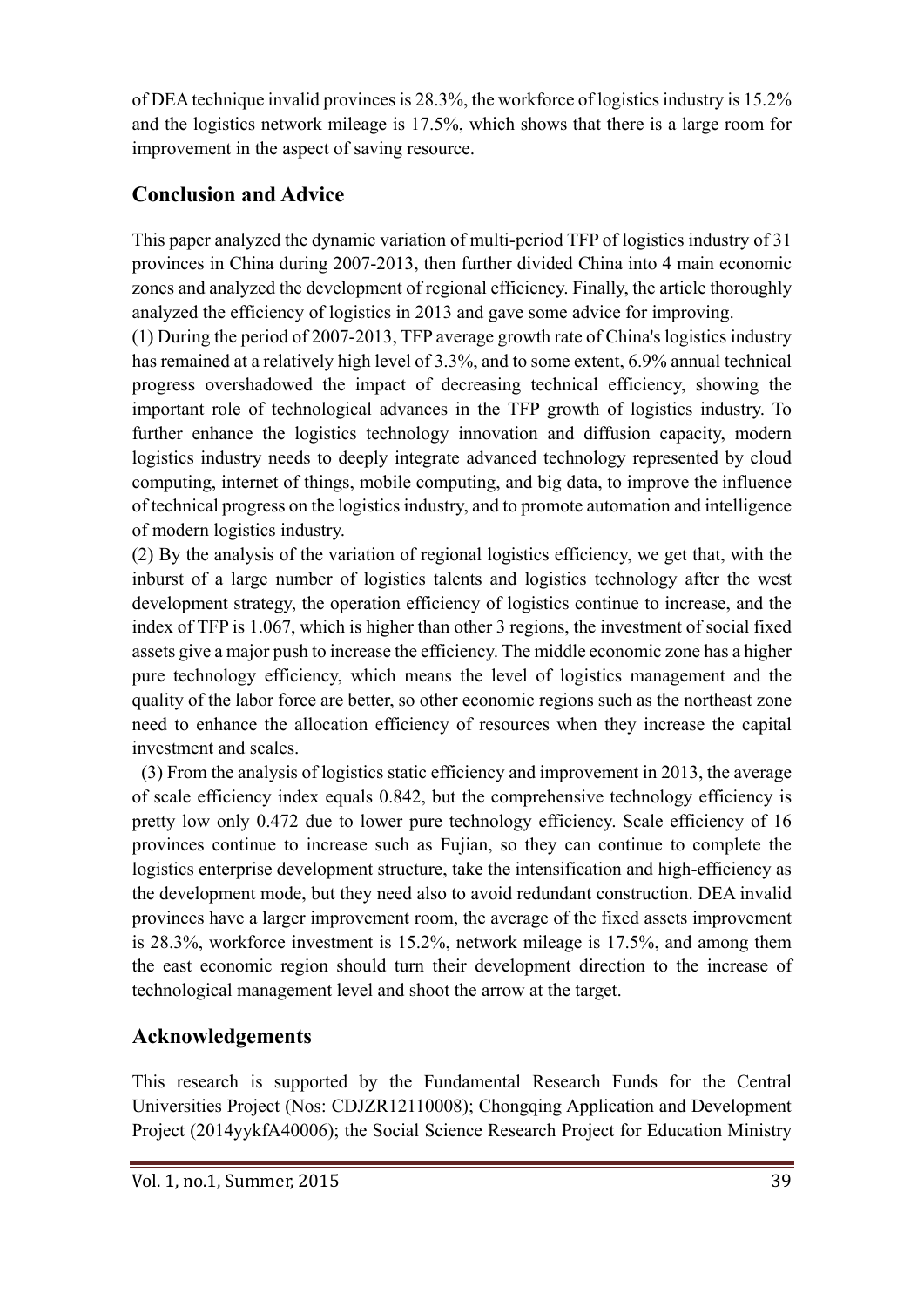(Nos: 10YJC630039), China; Chongqing Science and Technology Research Projects (Nos: cstc2012ggC00001); National Science and Technology Support Project (2015BAH46F01).

# **Bibliography**

Wang Weiguo, Ma Yueyue, (2012). Logistics Regional Efficiency Study-Based On 3 Stage DEA model Malmquist-luenberger Index Method. *System Engineering,* 30(3*),*  pp.14-16.

Maersk,(2014). *Report of The Influence on China Maersk ,* The new Chu business.

Hokey Min, Seong Jong Joo,(2006). Benchmarking the operational efficiency of third party logistics providers using data envelopment analysis. Supply Chain Management: An International Journal, 11(3), pp..35-37.

Deng Xueping, Wang Xu, A da Suk Fung Ng, Lin Yun,(2008). The Analysis of TFP Logistics Enterprises in China. System Engineering, 26(6), pp.46-48.

Gao Mujin,(2012). Research of Logistics Efficiency of Shanxi2 Province Based on DEA . Northwest Agriculture & Forestry University. 26(5), pp.17-19.

Wei Quanling,(1988). New Zone of the Evaluation of relative effectiveness DEA Method, Renmin University of China press.

Liu Binglian, Lin Tan, Liu Yuhai,(2010).Dynamic Efficiency Research on Iron and Steel Enterprise from the Aspect of Scale and Ownership. China Soft Science, 16(1), pp.15-16. Zhuang Yuliang, Wu Huijuan, He Chao,(2009). Research of the Dynamic Variation of Logistics based on Malmquist Index Method. Statistics and Decision-making. 15(5),pp.26-28.

Shao Lin,(2013). The Empirical Study on TFP of Logistics Indstry Based on DEA-Malmquist Index Method. Journal of Hubei University, 23(5),pp. 41-45.

Zhong Zuchang,(2010). Research of Logistics Efficiency Based on 3 Stage DEA Model. Journal of Finance and Economics,36(9),pp. 26-28.